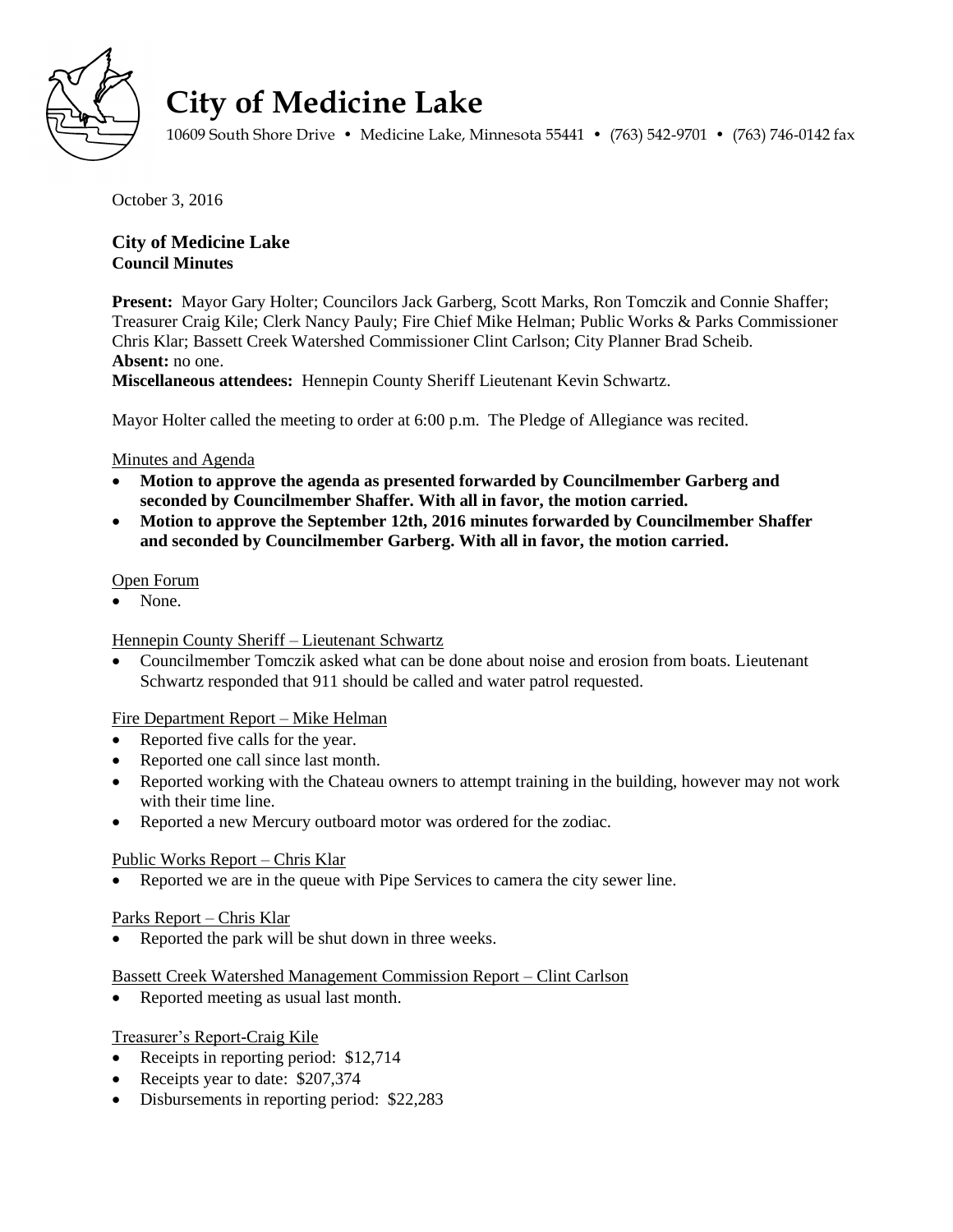- Disbursements year to date: \$231,588
- **Motion to approve the summary spending, receipts and cash balances through October 2, 2016 forwarded by Councilmember Shaffer and seconded by Councilmember Marks. With all in favor, the motion carried.**

#### **Officer Reports:**

### Councilmember Garberg

- Reported the roads have been patched.
- Reported Kaiser Avenue will be repaved in the area of the construction.
- Reported the Plymouth Lions will provide an AED. He's still looking for someone to take ownership of it and monitor it.
- Reported the culvert on Kaiser Avenue needs to be replaced.
- Reported on the tree at 115/117 Peninsula Road. Mr. Klar said he, as a private citizen, moved the tree to another location on the property where other brush is stored.
- Reported the Sheriff cannot do any tagging on the street because our ordinances are not in compliance. It needs to say "thou shalt not park on the road".

#### Councilmember Shaffer

Reported two outstanding rental property owners have not yet done their inspections.

# Councilmember Tomczik

• Reported nothing to report.

#### Councilmember Marks

- Reported he received a letter from Met Council on inflow and infiltration. We had two heavy rain events in August. One was 1.89 inches and the other 3.13 inches. In neither instance did we go over the allowed peak.
- Reported he will publish the comprehensive plan survey in the Laker.

# Mayor Holter

- Reported Mary Anne Young completed and submitted the MS4 plan.
- Reported he's received a lot of calls and letters regarding wake surfing. It's been discussed at AMLAC. It involves a few boats and will try to educate them.

# Unfinished Business

- FEMA zoning map / floodplain ordinance
	- Brad Scheib provided an update on the FEMA zoning map / floodplain ordinance. The floodplain ordinance needed to be updated in order to stay current with the national flood insurance program and be able to stay eligible with the national flood insurance program. We started with the FEMA model ordinance, which was administered through the DNR. We modified it to make sure we were bringing forward elements of the existing floodplain ordinance in Medicine Lake. BCWMC updated their plan in September 2015 and required cities to update their ordinances within one year. BCWMC standards are more restrictive. State law mandates all local ordinances be consistent with watershed management organizations local watershed plans.
	- o **Motion to approve ordinance 119 adopting the draft floodplain ordinance reflecting the Bassett Creek standards and rules forwarded by Councilmember Marks and seconded by Councilmember Shaffer. With all in favor, the motion carried.**
	- o **Motion to approve resolution 16-6 authorizing publication of ordinance 119 by title and summary forwarded by Councilmember Marks and seconded by Councilmember Shaffer. With all in favor, the motion carried.**